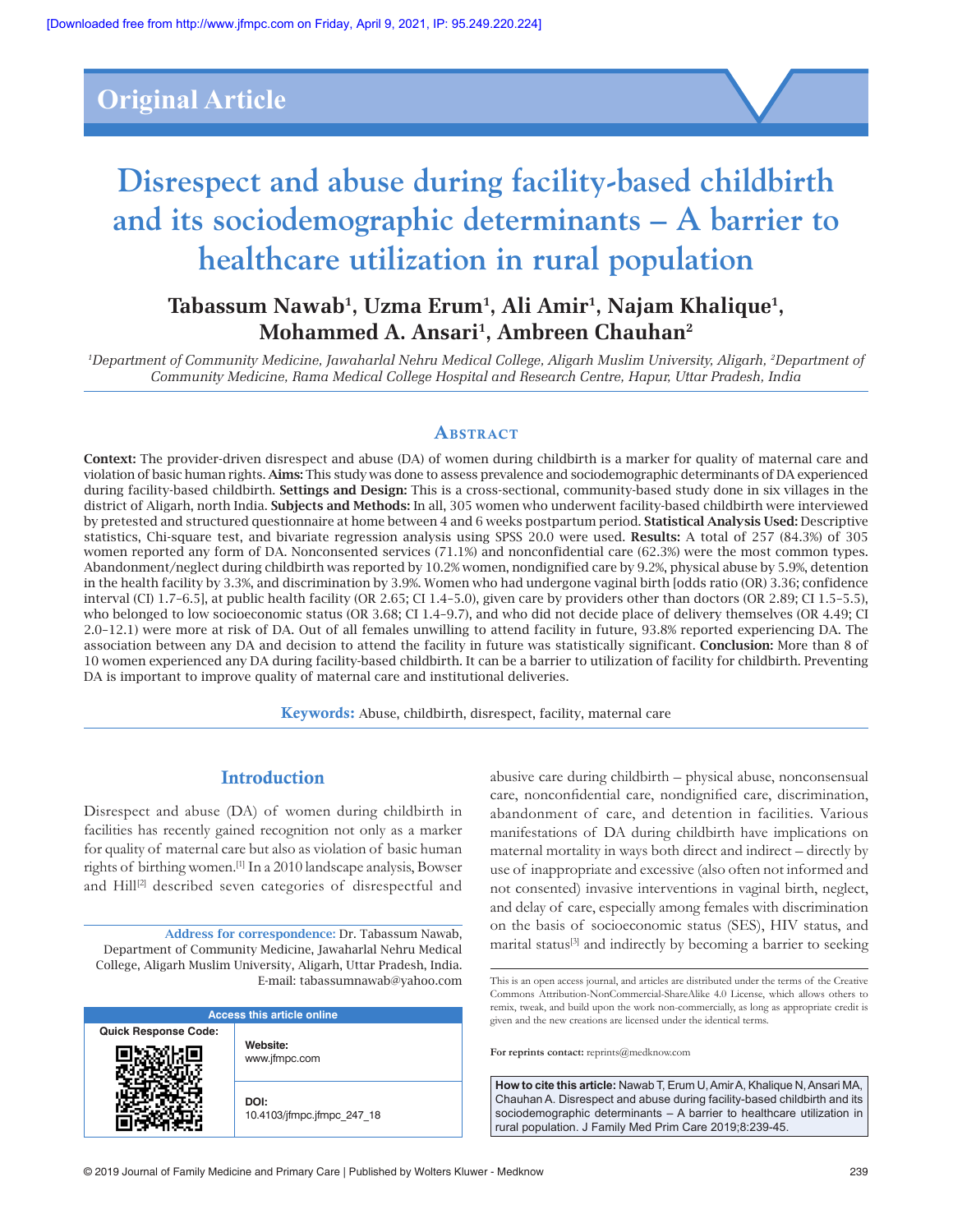delivery care.[4] Women experiencing DA during childbirth may not choose the facility for subsequent deliveries<sup>[5]</sup> and may not recommend it to other women. DA during childbirth not only affects healthcare utilization and maternal mortality but also is a violation of basic human rights of females.<sup>[6]</sup> Recognizing this emerging public health problem, in 2014, World Health Organization gave a call for preventing and eliminating DA during facility-based childbirth.<sup>[7]</sup>

Although DA during childbirth has been known to be prevalent around the world from olden times under different names,[8] it has gained recognition and attention during recent years. Respectful Maternity Care (RMC) is the other side of the same coin which has gained momentum as a movement.<sup>[9]</sup> While RMC primarily emphasizes the absence of DA by healthcare providers and other staff, its definition also advocates positive and supportive staff attitudes and behaviors that increase a woman's satisfaction with her birth experience.

The prevalence of self-reported DA has ranged from 20% in Kenya,[10] 43% in Ethiopia,[11] to 98% in Nigeria.[12] The prevalence varies in various parts of the world and also depends on the time of survey. In a study in rural Tanzania, the proportion of women who reported experiencing any mistreatment during childbirth was 19.5% in the facility exit survey and 28.2% in the follow‑up survey 5–10 weeks postpartum.<sup>[13]</sup> Researchers have also reported higher prevalence of abusive care by direct observation than that reported by women, pointing toward their acceptance of DA as "normal" part of birthing process.<sup>[14]</sup>

Various sociodemographic factors have been reported to predispose women to DA during childbirth in a facility such as higher parity, lower SES, and HIV-positive status.<sup>[2,8]</sup> Most of the studies done are qualitative in nature[15,16] with few quantitative studies. There is limited evidence about the prevalence of DA during facility-based childbirth and its type of manifestations in developing country like India and, there is a need to understand its determinants in this setting.

This study was done to assess the prevalence of DA during facility-based childbirth and determine the sociodemographic and obstetrics correlates of the same among recently delivered women of rural north India.

#### Subjects and Methods

#### Study design

A community‑based cross‑sectional study was done among recently delivered females residing in field study areas of Rural Health Training Centre (RHTC) of Department of Community Medicine, J.N. Medical College, Aligarh Muslim University, Aligarh.

#### **Setting**

RHTC is located in the Jawan block in the district of Aligarh, Uttar Pradesh, in north India. Six villages are registered under RHTC with a population of 19,000. The data for this cross‑sectional study were collected in a period of 1 year, from November 2016 to October 2017.

The nearest facilities available for childbirth in this area include one community health centre, located in the Jawan block, and two private nursing home in village Jawan and village Tejpur. District hospital and Medical College hospital are located at a distance of more than 10 km from this area.

#### Subject recruitment for study

Identification and registration of newly delivered females was done from the vital records collected and maintained by the medicosocial workers of the Department of Community Medicine. All the females who had undergone facility-based childbirth (either in public or private facility) were visited at home between 4 and 6 weeks postpartum period. All the females who delivered during the 1-year study period and gave consent were included in the study. Those postpartum females who had undergone home delivery or did not give consent or not found at home during two visits were excluded. In total, 305 eligible females were interviewed.

#### Materials and methods

Ethical clearance was taken from the Institutional Ethical Committee of J.N. Medical College, Aligarh Muslim University. A pilot study was done to test the proforma, and the necessary modifications were made. The proforma consisted of three parts – the first part included sociodemographic information such as age, religion, educational level, occupation of female and her spouse, type of family, and family's per capita income per month. SES of females was assessed using Standard of Living Index, a tool used in National Family Health Survey-2 in India.[17] The second part included information related to childbirth such as parity, place and time and mode of delivery, presence of any family member during childbirth, whether the facility was visited for delivery previously also, and who decided the place of delivery. The third part was regarding perception of any humility at the facility and consisted of detailed history of DA during childbirth described under seven major domains[2] – physical abuse, nonconsented care, nonconfidential care, nondignified care, discrimination based on specific patient attributes, abandonment of care, and detention in facilities for failure to pay. Satisfaction with services in the facility and whether they would revisit the facility for childbirth in future was also enquired about.

Interviews were conducted at home in a confidential and nonjudgemental manner, at least a month after delivery to ensure that females were not distracted by other concerns in the immediate postpartum period (pain in episiotomy or other stitch sites, any breastfeeding problems, etc.). At the same time, only postpartum females up to period of 6 weeks were included to reduce recall bias. Informed verbal consent was taken. Appropriate postnatal care and counseling was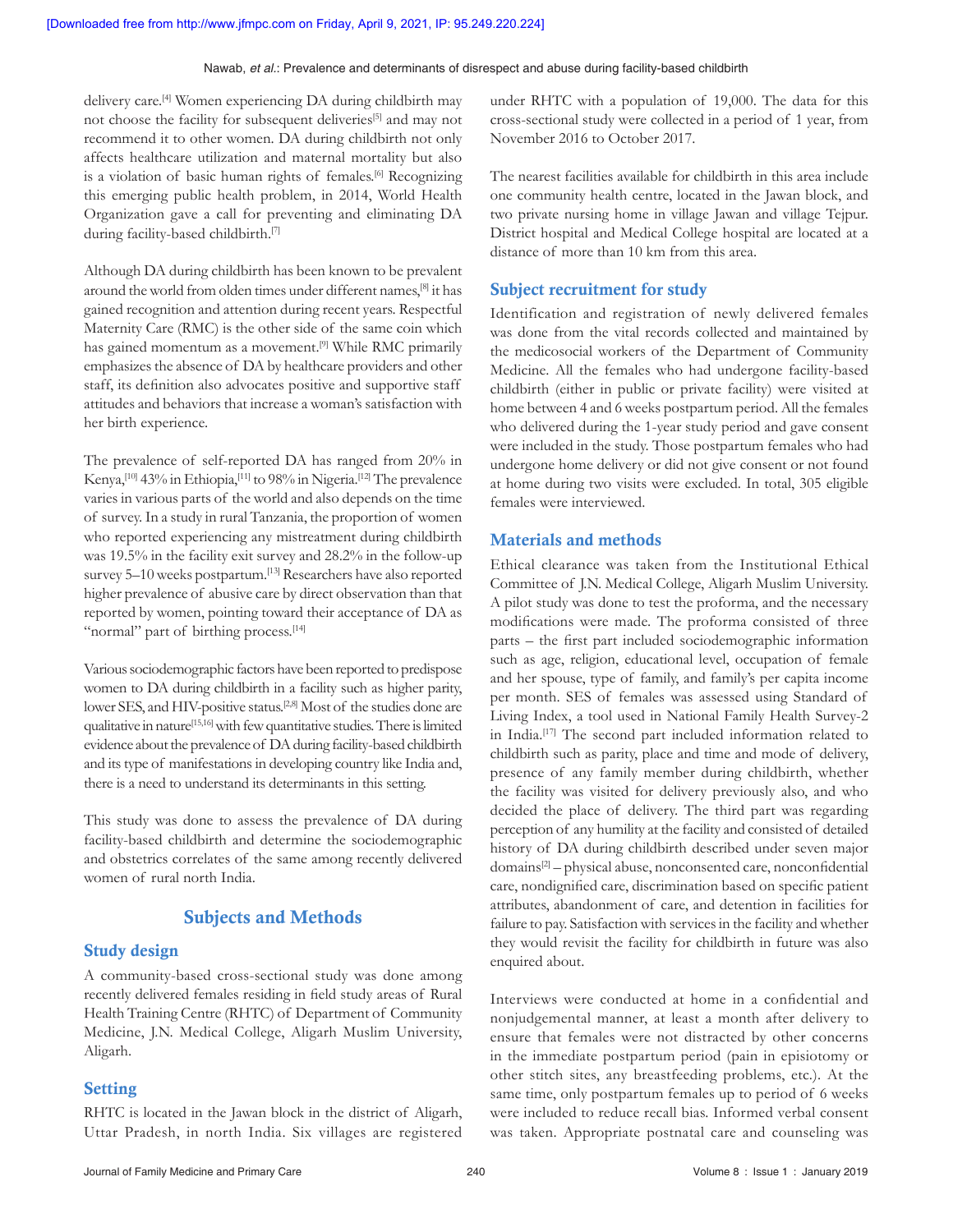provided to mothers and their infants and referral was done if needed.

#### Statistical analysis

The data were entered in Excel Sheet and checked for correctness and missing data, and then were entered into IBM SPSS 20.0 software for analysis. Descriptive statistics and inferential statistics were computed. Chi‑square test and Fisher's exact test were applied for categorical variables. Proportions of different manifestations of DA are reported with their 95% confidence interval (CI). The odds ratio (OR) with 95% CI for sociodemographic and obstetric correlates of DA were calculated. *P* value less than 0.05 was considered as statistically significant.

#### **Results**

Sociodemographic and delivery experience characteristics of study population are shown in Table 1. The majority of females(45.6%) were in 20–25 years age group, were Hindu (75.4%), and belonged to joint-extended family (68.2%). More than half (50.8%) had not attended school and all were home‑makers. Most of them belonged to medium SES (46.6%). The majority of females were multipara (62%) and had delivered in a public facility (63.6%), during day time (64.3%), and by vaginal route (78.7%) in the presence of a family member (69.8%). The healthcare provider was other than doctor in a majority of females (55.1%). Only 7.5% of females had decided the place of delivery themselves.

Of 305 recently delivered females, 257, that is, 84.3% (95% CI: 79.7%–87.9%), reported any form of DA. This was defined as presence of any manifestation of disrespect and abuse during the childbirth experience. Figure 1 shows the proportion of various types of DA reported by females. Nonconsented services and nonconfidential care were the most common types of DA, affecting 71.1% (95% CI: 65.8%–75.9%) (*n* = 217) and 62.3%(95% CI: 56.7%–67.5%)(*n*=190) respondents, respectively. Abandonment/neglect during childbirth was reported by 10.2% (95% CI: 7.2%–14.1%) (*n* = 31) women, nondignified care by 9.2% (95% CI: 6.4%–13.0%) (*n* = 28), physical abuse by 5.9% (95% CI: 3.7%–9.1%) (*n* = 18), discrimination by 3.9% (95% CI: 2.2%–6.8%) (*n* = 12), and detention in the health facility by 3.3% (95% CI: 1.7%–6.0%) (*n* = 10).

The association between DA and sociodemographic factors and association between DA and obstetric factors were assessed by bivariate regression analysis, and are shown in Tables 2 and 3, respectively. Women with nuclear family were 2.26 more at odds to experience DA when compared with those of joint-extended families (OR 2.26; CI 1.1–4.9). Women who had undergone vaginal birth (OR 3.36; CI 1.7–6.5), delivered at public health facility (OR 2.65; CI 1.4–5.0), given care by providers other than doctors (OR 2.89; CI 1.5–5.5), and who belonged to low SES (OR 3.68; CI 1.4–9.7) were more likely to have experienced DA. Age, education, religion and parity of females, time of delivery, and presence of family members at the time of delivery

| characteristics of study population $(n=305)$ |                        |               |  |
|-----------------------------------------------|------------------------|---------------|--|
| Variable                                      | Categories             | $n(^{0}_{0})$ |  |
| Age group (years)                             | Up to $20$             | 39 (12.8)     |  |
|                                               | $21 - 25$              | 139 (45.6)    |  |
|                                               | $26 - 30$              | 32(10.5)      |  |
|                                               | >30                    | 32(10.5)      |  |
| Religion                                      | Hindu                  | 230 (75.4)    |  |
|                                               | Muslim                 | 74(24.3)      |  |
|                                               | Christian              | 01(0.3)       |  |
| Type of family                                | Nuclear                | 97(31.8)      |  |
|                                               | Joint-extended         | 208 (68.2)    |  |
| Education of female                           | Did not attend school  | 155 (50.8)    |  |
|                                               | Primary                | 44 (14.4)     |  |
|                                               | Secondary              | 46(15.1)      |  |
|                                               | >Secondary             | 60(19.7)      |  |
| Occupation of female                          | Home-maker             | 305 (100.0)   |  |
| Husband's education                           | Did not attend school  | 91 (29.8)     |  |
|                                               | Primary                | 59 (19.3)     |  |
|                                               | Secondary              | 87(28.5)      |  |
|                                               | >Secondary             | 68 (22.3)     |  |
| Standard of Living Index                      | Low                    | 130 (42.6)    |  |
|                                               | Medium                 | 142 (46.6)    |  |
|                                               | High                   | 33(10.8)      |  |
| Parity                                        | Primipara (1)          | 97(31.8)      |  |
|                                               | Multipara (2-4)        | 189 (62.0)    |  |
|                                               | Grand multipara $(≥5)$ | 19(6.2)       |  |
| Place of delivery                             | Public                 | 194 (63.6)    |  |
|                                               | Private                | 111 (36.4)    |  |
| Time of delivery                              | Day                    | 196 (64.3)    |  |
|                                               | Night                  | 109 (35.7)    |  |
| Mode of delivery                              | Vaginal                | 240 (78.7)    |  |
|                                               | Caesarean section      | 65(21.3)      |  |
| Healthcare provider                           | Doctor                 | 137 (44.9)    |  |
|                                               | Other (ANM, SN, LHV)   | 168 (55.1)    |  |
| Presence of family members                    | Yes                    | 213 (69.8)    |  |
| at time of delivery                           | $\rm No$               | 92(30.2)      |  |
| Decision for place of delivery                | By woman herself       | 23(7.5)       |  |
|                                               | By others              | 282 (92.5)    |  |

**Table 1: Sociodemographic and delivery experience** 

ANM: Auxiliary nurse midwife; SN: Staff nurse; LHV: Lady Health Visitor

were not found to have significant association with DA. Odds of experiencing DA at facility increased (OR 4.49; CI 2.0–12.1) when the place of delivery was not decided by woman herself.

On being asked whether they were satisfied with the healthcare services at the facility,  $86.9\%$  ( $n = 265$ ) said yes. Among those who were satisfied, 83.8%(222 of 265) had experienced DA, and among those who were unsatisfied, 87.5% (35 of 40) reported it. But the association was not statistically significant (Chi-square  $= 0.364$ , df = 1,  $P > 0.05$ ).

When enquired about their willingness to attend the facility for childbirth in future,  $55.1\%$  ( $n = 168$ ) females were willing, 39.7% (*n* = 121) were indecisive, and 5.2% (*n* = 16) said no. Of those females who said no, 93.8% reported experiencing any DA. Of those who were indecisive, 91.7% had experienced the same. The association between any DA and decision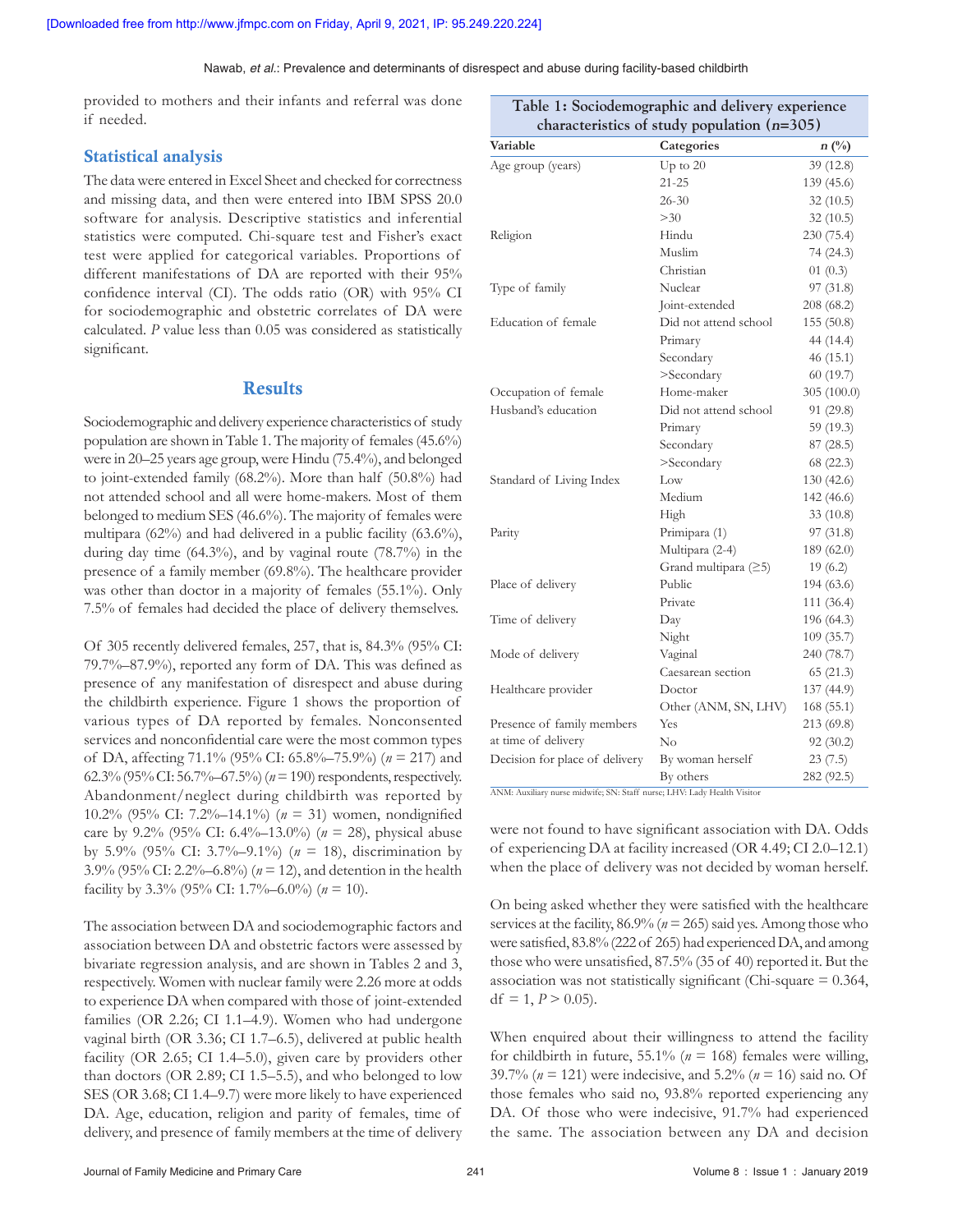| Table 2: Sociodemographic determinants of DA during<br>facility-based childbirth $(n=305)$ |                                        |            |              |                  |
|--------------------------------------------------------------------------------------------|----------------------------------------|------------|--------------|------------------|
| Variable                                                                                   | Any DA, $n$ $\left(\frac{0}{0}\right)$ | Odds ratio | 95% CI       | $\boldsymbol{P}$ |
| Age group (years)                                                                          |                                        |            |              |                  |
| $Up$ to $20$                                                                               | 35 (13.6)                              |            |              |                  |
| $21 - 25$                                                                                  | 112(43.6)                              | 0.47       | $0.2 - 1.4$  | 0.190            |
| $26 - 30$                                                                                  | 80(31.1)                               | 0.61       | $0.2 - 2.0$  | 0.408            |
| >30                                                                                        | 30(11.7)                               | 1.71       | $0.3 - 10.0$ | 0.550            |
| Religion                                                                                   |                                        |            |              |                  |
| Hindu                                                                                      | 190 (82.6)                             | 0.57       | $0.2 - 1.3$  | 0.181            |
| Muslim                                                                                     | 66 (89.2)                              |            |              |                  |
| Type of family                                                                             |                                        |            |              |                  |
| Nuclear                                                                                    | 88 (34.2)                              | 2.26       | $1.1 - 4.9$  | 0.03             |
| Joint-extended                                                                             | 169 (65.8)                             |            |              |                  |
| Education of female                                                                        |                                        |            |              |                  |
| Did not attend                                                                             | 135(52.5)                              | 1.68       | $0.8 - 3.7$  | 0.193            |
| school                                                                                     |                                        |            |              |                  |
| Primary                                                                                    | 39(15.2)                               | 1.95       | $0.6 - 6.0$  | 0.245            |
| Secondary                                                                                  | 35(13.6)                               | 0.79       | $0.3 - 2.0$  | 0.628            |
| >Secondary                                                                                 | 48 (18.7)                              |            |              |                  |
| Husband's education                                                                        |                                        |            |              |                  |
| Did not attend                                                                             | 79 (86.8)                              | 2.19       | $1.0 - 5.0$  | 0.060            |
| school                                                                                     |                                        |            |              |                  |
| Primary                                                                                    | 55 (93.2)                              | 4.58       | $1.4 - 14.5$ | 0.010            |
| Secondary                                                                                  | 72 (82.8)                              | 1.60       | $0.7 - 3.5$  | 0.238            |
| >Secondary                                                                                 | 51 $(75.0)$                            |            |              |                  |
| Standard of Living                                                                         |                                        |            |              |                  |
| Index                                                                                      |                                        |            |              |                  |
| Low                                                                                        | 118 (90.8)                             | 3.68       | $1.4 - 9.7$  | 0.008            |
| Medium                                                                                     | 115(81.0)                              | 1.59       | $0.7 - 3.8$  | 0.293            |
| High                                                                                       | 24 (72.7)                              |            |              |                  |

to attend the facility in future was found to be statistically significant (Chi-square = 11.188,  $df = 2, P < 0.05$ ).

Only 9.2% (28 of 305) females responded in yes on being asked about any treatment which they perceived as humiliating, with 89.1% (229 of 257) of females with any DA responding in "no" to this query [Table 4]. The association between DA and perception of any treatment as humiliating was found to be statistically significant (Chi-square  $= 5.76$ , df  $= 1, P < 0.05$ ).

#### **Discussion**

This study is a community-based quantitative study done in India which reports DA during childbirth in facility among rural women. More than 8 of 10 women in this study (84.3%) reported experiencing any DA. This prevalence is high and comparable to those reported in Tanzania  $(70\%)$ ,<sup>[18]</sup> Pakistan  $(97\%)$ ,<sup>[19]</sup> and Nigeria  $(98\%)^{[12]}$  but much higher than that reported in some other developing countries like Brazil (18.3%).<sup>[20]</sup> Such varied prevalence rates over various parts of world highlight not only the importance of situational analysis at local levels but also the need of standard measurement tools to allow comparability – definition of DA, time of survey to assess the same, observed versus perceived abuse by women, and so on – an issue raised by researchers recently.[21]



**Figure 1:** Distribution of different types of disrespect and abuse during facility-based childbirth (*N* = 305). Note: Women may report more than one type of DA (total may be more than 100%)

In a study done in India among females of urban slums of Lucknow who had delivered in a facility in the past 5 years, more than half of females (54.7%) reported experiencing any mistreatment during delivery in a facility, with verbal abuse being the most common (28.6%) followed by a request for payments or bribes (24.2%).[22]

The higher prevalence of any DA found in this study may be due to the fact that only 4–6 weeks postpartum females were included which greatly reduces reporting bias (inability to recall). The different rates of DA in these two studies may also reflect the urban–rural differentials in health delivery systems of India.

There have been reports of treating disrespectful maternal care as "normal" and part of an age‑old process by health providers and also by women undergoing such treatment.<sup>[2]</sup> In a study done in Pakistan, researchers have reported that objective DA occurred during childbirth for almost all women (99.7%), but only 27.2% reported experiencing the same.[23] Sando *et al*. have also reported "'normalization" of DA in their study conducted in urban Tanzania.[18] In this study also, "normalization" of DA is evident by the fact that 89.1% of females with any DA did not perceive humiliation even though they had encountered some or other manifestations. Such normalization not only contributes to increased prevalence of the problem but also renders it to "iceberg phenomenon" by way of nonrecognition and underreporting.

In this study, nonconsented care was the most common manifestation of DA (71.1%). A majority of the females reported receiving episiotomy without consent. Although consent for major procedures such as caesarean section is usually taken, minor obstetrical procedures such as episiotomy or application of ventouse/forceps are carried out without patient information or consent as they are assumed to be performed as need arises and in the best interest of the patients. Okafor *et al*. [12] have also reported nonconsented care to be the most prevalent type of DA among females of Nigeria. Reportedly, interviewees from Latin American countries, sub‑Saharan Africa, and Eastern Europe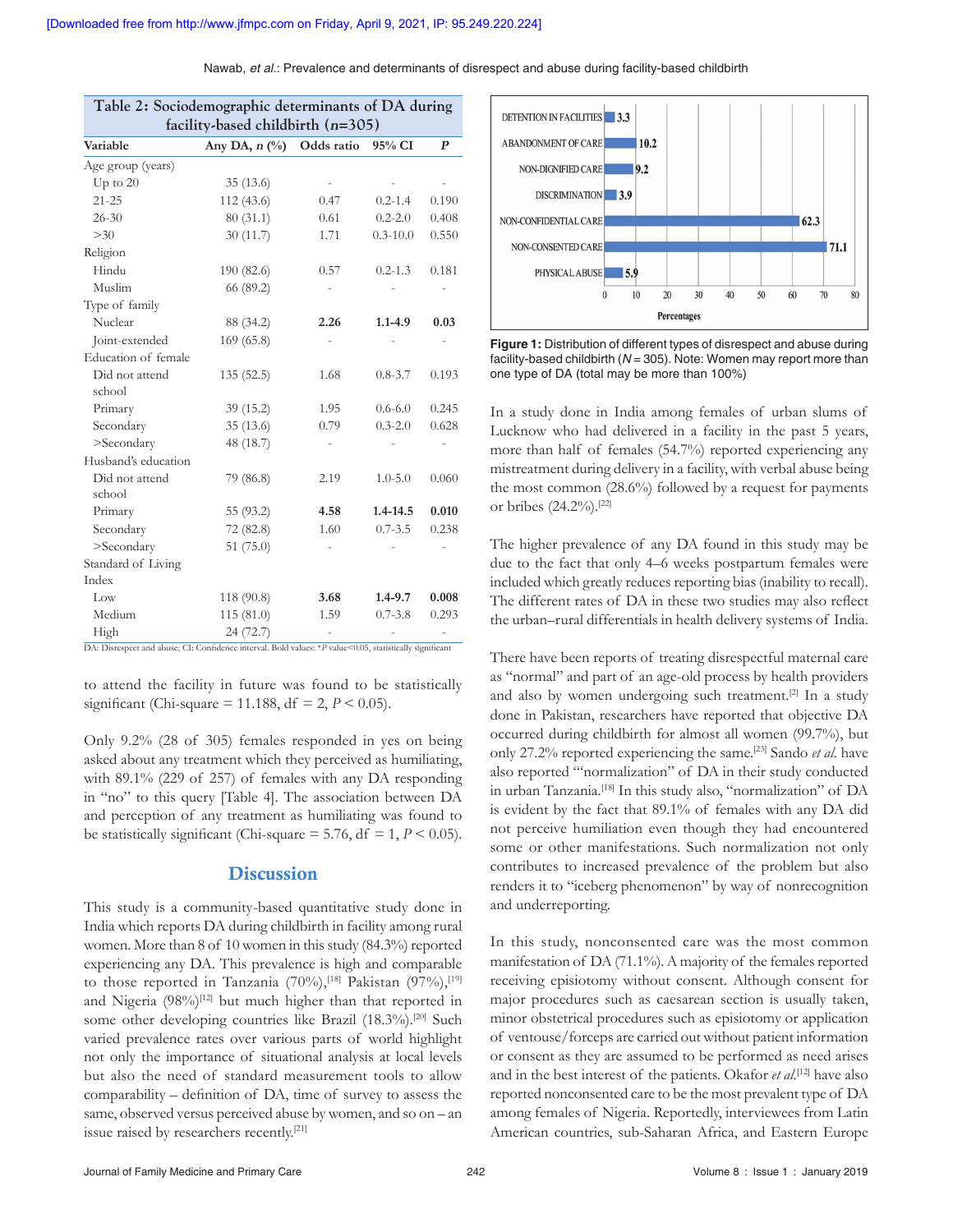regions have confirmed the lack of routine patient information communication and consent protocols for obstetric procedures in their respective settings, including the widespread practice of episiotomy without patient notification or consent.[2]

DA reported by women did not differ significantly by age group, religion, education, and parity in this study. Similar findings have been reported by another study done in urban slums of Lucknow, India.[24] Okafor *et al*. have also reported that maternal characteristics such as age, parity, and educational status did not affect prevalence of DA significantly.<sup>[12]</sup>

Among the various sociodemographic determinants of DA, SES was found to be a significant one, with odds 3.6 times more among females with low SES. Other researchers have reported similarly.<sup>[23]</sup> Health providers may treat lower SES females poorly as they are less likely to report it or reply back. On the other hand, some authors have found that females belonging to higher wealth quintiles reported more mistreatment.[24] Females of higher SES

|                         |                                 | Table 3: Obstetric factors as correlates of any DA during<br>facility-based childbirth $(n=305)$ |                      |       |  |  |  |
|-------------------------|---------------------------------|--------------------------------------------------------------------------------------------------|----------------------|-------|--|--|--|
| <b>Variables</b>        | Any DA, n (%) Odds ratio 95% CI |                                                                                                  |                      | P     |  |  |  |
| Parity                  |                                 |                                                                                                  |                      |       |  |  |  |
| Primi gravida (1)       | 79 (81.4)                       |                                                                                                  |                      |       |  |  |  |
| Multigravida (2-4)      | 162 (85.7)                      | 1.37                                                                                             | $0.7 - 2.6$          | 0.347 |  |  |  |
| Grand multigravida (≥5) | 16 (84.2)                       | 1.22                                                                                             | $0.3 - 4.6$          | 0.775 |  |  |  |
| Place of delivery       |                                 |                                                                                                  |                      |       |  |  |  |
| Public                  | 173(67.3)                       | 2.65                                                                                             | $1.4 - 5.0$          | 0.002 |  |  |  |
| Private                 | 84 (32.7)                       |                                                                                                  |                      |       |  |  |  |
| Time of delivery        |                                 |                                                                                                  |                      |       |  |  |  |
| Day                     | 167(65.0)                       | 1.2                                                                                              | $0.6 - 2.3$          | 0.545 |  |  |  |
| Night                   | 90(35.0)                        |                                                                                                  |                      |       |  |  |  |
| Mode of delivery        |                                 |                                                                                                  |                      |       |  |  |  |
| Vaginal                 | 212 (88.3)                      | 3.36                                                                                             | $1.7 - 6.5$          | 0.000 |  |  |  |
| Caesarean section       | 45(69.2)                        |                                                                                                  |                      |       |  |  |  |
| Healthcare provider     |                                 |                                                                                                  |                      |       |  |  |  |
| Doctor                  | 105(40.9)                       |                                                                                                  |                      |       |  |  |  |
| Other (ANM, SN, LHV)    | 152(59.1)                       | 2.89                                                                                             | $1.5 - 5.5$          | 0.001 |  |  |  |
| Presence of family      |                                 |                                                                                                  |                      |       |  |  |  |
| members at time of      |                                 |                                                                                                  |                      |       |  |  |  |
| delivery                |                                 |                                                                                                  |                      |       |  |  |  |
| Yes                     | 79(30.7)                        |                                                                                                  |                      |       |  |  |  |
| $\rm No$                | 178 (69.3)                      | 1.2                                                                                              | $0.6 - 2.4$          | 0.613 |  |  |  |
| Decision for place of   |                                 |                                                                                                  |                      |       |  |  |  |
| delivery                |                                 |                                                                                                  |                      |       |  |  |  |
| By woman herself        | 13(56.5)                        |                                                                                                  |                      |       |  |  |  |
| By others               | 244 (86.5)                      | 4.49                                                                                             | $2.0 - 12.1$ $0.000$ |       |  |  |  |

Bold values: \**P* value<0.05, statistically significant

may have more expectations from facility and are more likely to be sensitive to their needs and behavior meted out to them.

No significant association was found between the time of delivery (daytime or night) and DA in this study. Similar to our finding, Banks *et al*. [14] found that women who delivered at night were less likely to report DA than those who delivered during day, but the difference was not significant. The risk of DA increased to 4.5 times among the females who did not take decision of birth place themselves. The ability to choose the birthing facility of their choice by the females reflects their empowerment which has been shown to be a significant determinant of DA by many other researchers as well.[19,24]

The risk of reported DA in public health facilities was twice that in private health facilities. At the same time, it was found to be almost three times more likely by health providers like auxiliary nurse midwife (ANM) or staff nurse than by doctors. Similar findings have been reported by Hameed *et al*. [19] This may be because of higher patient load and unfavorable patient–provider ratio in public hospitals.

Keeping in mind the fact that in India the majority (68.8%) of population is rural,<sup>[25]</sup> where childbirth care is mostly provided by public health facilities such as primary health centers and community health centres, and health providers are peripheral health workers like ANMs and staff nurse rather than doctors, and where mostly vaginal births are taking place, it becomes apparent that it is the cohort of poor, rural females delivering in public health facilities, undergoing vaginal births at hands of providers other than doctors who are most at risk of experiencing DA. These are also the same females who are more at risk of maternal mortality, which has been shown to be higher among rural area than urban in India. Urban–rural differentials in proportion of deliveries attended by skilled health personnel are also high. In 2013, at all‑India level, in rural areas, 84.1% and in urban areas 98.2% of live births were attended by skilled health personnel. In Uttar Pradesh, these same figures were 67.3% in rural and 95.3% in urban areas.<sup>[26]</sup> DA during childbirth may further these differentials by discouraging uptake of childbirth services. Many studies have reported females citing lack of RMC as a reason for not seeking facility-based childbirth.<sup>[15]</sup> In this study also, this finding is reciprocated, with more than 90% females among those not wanting to attend facility in future pregnancies reporting any form of DA.

The strengths of the study include that it was conducted in community setting which has more external validity than a

| Table 4: Association between any DA during facility-based childbirth and perception of humiliation by female $(n=305)$ |     |                          |                             |                        |                                 |
|------------------------------------------------------------------------------------------------------------------------|-----|--------------------------|-----------------------------|------------------------|---------------------------------|
|                                                                                                                        |     | Any disrespect and abuse |                             | Total, $n \frac{0}{0}$ | Fisher's exact test             |
|                                                                                                                        |     | Absent, $n \binom{0}{0}$ | Present, $n$ $\binom{0}{0}$ |                        |                                 |
| Any treatment to make you feel humiliated                                                                              | No. | 48(100.0)                | 229(89.1)                   | 277(90.8)              | Chi-square=5.76, df=1, $P<0.05$ |
|                                                                                                                        | Yes | 0(0.0)                   | 28(10.9)                    | 28(9.2)                |                                 |
| Total                                                                                                                  |     | 48 (15.7)                | 257(84.3)                   | 305(100.0)             |                                 |

DA: Disrespect and abuse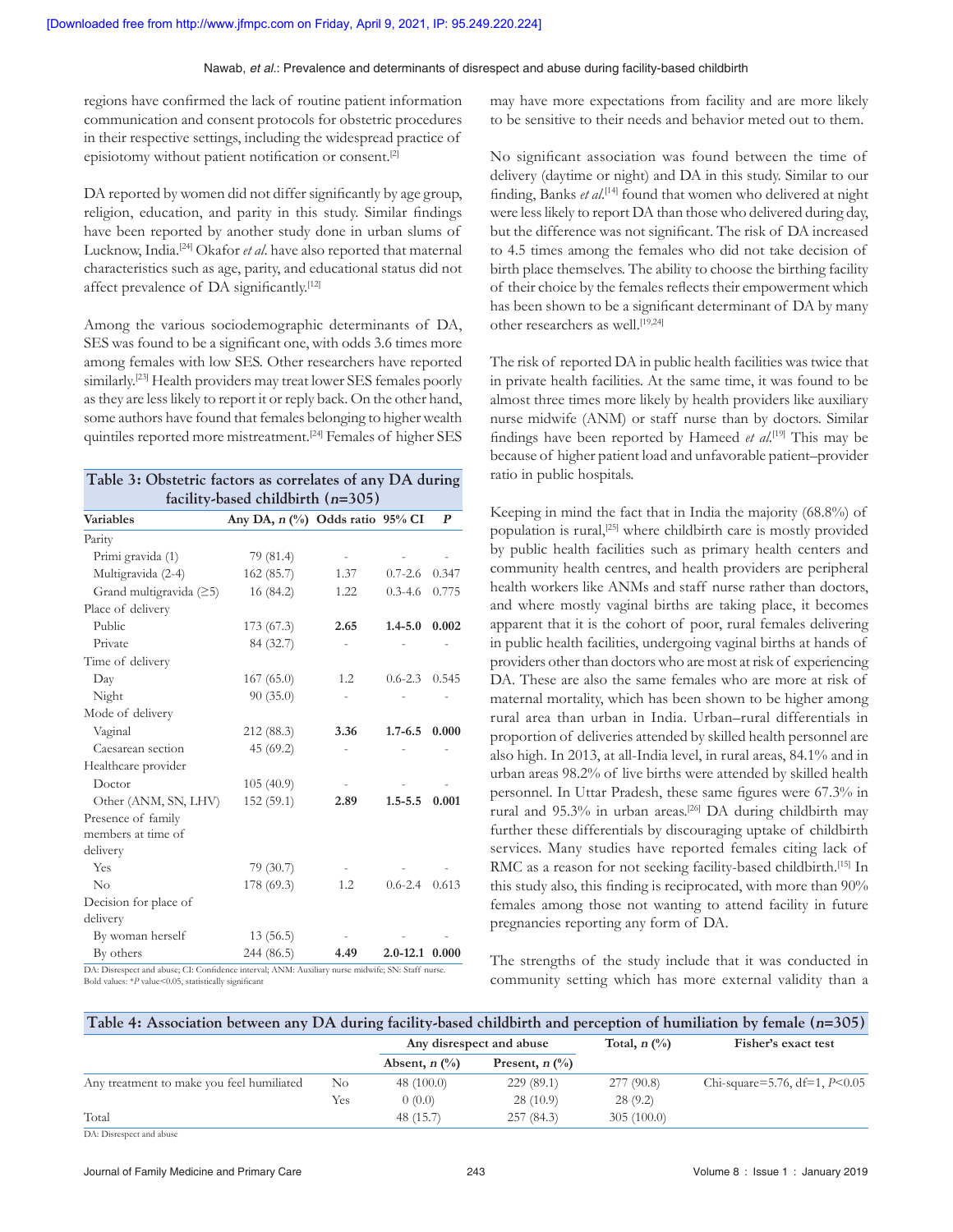hospital-based study. Females may be more inclined to share negative experiences in their own homes rather than on facility grounds.[13] In addition, it was done in 4–6 weeks postpartum females, a time frame which greatly reduces recall bias and at the same time minimizes stress on newly delivered females, who are already overwhelmed by newborn care and their own immediate postpartum problems. Newly discharged mothers are likely to be relieved to have given birth safely and may feel grateful to the facility but they may reevaluate their experience in the subsequent weeks.<sup>[18]</sup>

This study has limitations in that it does not explore the system‑based drivers of DA, perceptions, and limitations from the provider's point of view, which has been shown to be an important link in the framework of occurrence of DA.<sup>[27]</sup>

To conclude, DA during facility‑based childbirth is evidently a major problem in rural India and should be addressed to improve the quality of maternal care, increase rates of utilization of maternal and childbirth services, and realize the rights of every female to RMC. Further mixed-methods studies are required to understand the complex and interactive patient–provider context of DA which may provide ways of reducing and eliminating the same.

#### Acknowledgement

The authors thank all the participants of the study for their co‑operation.

Financial support and sponsorship

Nil.

#### Conflicts of interest

There are no conflicts of interest.

#### References

- 1. Freedman LP, Ramsey K, Abuya T, Bellows B, Ndwiga C, Warren CE, *et al*. Defining disrespect and abuse of women in childbirth: A research, policy and rights agenda. Bull World Health Organ [Internet] 2014;92:915-7. Available from: http://www.ncbi. nlm.nih.gov/pubmed/25552776. [Last cited on 2018 Jun 20].
- 2. Bowser D, Hill K. Exploring evidence for disrespect and abuse in facility‑based childbirth report of a landscape analysis. Harvard Sch Public Heal Univ Res Co, LLC [Internet]. 2010;1‑57. Available from: http://www.urc‑chs.com/uploads/resourceFiles/Live/ RespectfulCareatBirth9‑20‑101Final.pdf.
- 3. Sen G, Reddy B, Iyer A. Beyond measurement: The drivers of disrespect and abuse in obstetric care. Reproductive Health Matters 2018:1-13. DOI:10.1080/09688080.2018.1 508173.
- 4. Bohren MA, Hunter EC, Munthe‑Kaas HM, Souza J, Vogel JP, Gülmezoglu A. Facilitators and barriers to facility-based delivery in low‑ and middle‑income countries: A qualitative evidence synthesis. Reprod Health 2014;11:71‑88.
- 5. Balde MD, Diallo BA, Bangoura A, Sall O, Soumah AM,

Vogel JP, *et al*. Perceptions and experiences of the mistreatment of women during childbirth in health facilities in Guinea: A qualitative study with women and service providers. Reprod Health [Internet] 2017;1‑13. Available from: http://dx.doi.org/10.1186/s12978‑016‑0266‑1.

- 6. Khosla R, Zampas C, Vogel JP, Bohren MA, Roseman M, Erdman JN. International Human Rights and the Mistreatment of Women During Childbirth. Health Hum Rights. 2016;18:131-43. [Last accessed on 2018 Oct 27]
- 7. WHO | Prevention and elimination of disrespect and abuse during childbirth [Internet]. World Health Organization; 2017 [cited 2018 Jun 27]. Available from: http://www. who.int/reproductivehealth/topics/maternal\_perinatal/ statement‑childbirth/en/.
- 8. Diniz SG, Salgado HO, Andrezzo HFA, Carvalho PGC, Carvalho PCA, Aguiar CA, *et al*. Abuse and disrespect in childbirth care as a public health issue in Brazil: Origins, definitions, impacts on maternal health, and proposals for its prevention. J Hum Growth Dev 2015;25:377‑84.
- 9. Respectful Maternity Care: The Universal Rights of Childbearing Women. White Ribbon Alliance; 2011.
- 10. Abuya T, Warren CE, Miller N, Njuki R, Ndwiga C, Maranga A, *et al*. Exploring the prevalence of disrespect and abuse during childbirth in Kenya. PLoS One 2015;10:1‑13.
- 11. Wassihun B, Zeleke S. Compassionate and respectful maternity care during facility based child birth and women's intent to use maternity service in Bahir Dar, Ethiopia. BMC Pregnancy Childbirth [Internet]. 2018 [cited 2018 Sep 29];18:1‑9. Available from: https:// bmcpregnancychildbirth.biomedcentral.com/track/ pdf/10.1186/s12884‑018‑1909‑8.
- 12. Okafor II, Ugwu EO, Obi SN. Disrespect and abuse during facility-based childbirth in a low-income country. Int J Gynecol Obstet [Internet] 2015;128:110‑3. Available from: http://dx.doi.org/10.1016/j.ijgo. 2014.08.015.
- 13. Kruk ME, Kujawski S, Mbaruku G, Ramsey K, Moyo W, Freedman LP. Disrespectful and abusive treatment during facility delivery in Tanzania: A facility and community survey. 2018;33:e26‑33.
- 14. Banks KP, Karim AM, Ratcliffe HL, Betemariam W, Langer A. Jeopardizing quality at the frontline of healthcare: Prevalence and risk factors for disrespect and abuse during facility‑based childbirth in Ethiopia. Health Policy Plan 2018;33:317‑27.
- 15. Moyer CA, Adongo PB, Aborigo RA, Hodgson A, Engmann CM. "They treat you like you are not a human being": Maltreatment during labour and delivery in rural northern Ghana. Midwifery [Internet] 2014;30:262‑8. Available from: http://dx.doi.org/10.1016/j.midw. 2013.05.006.
- 16. Chattopadhyay S, Mishra A, Jacob S. "Safe", yet violent ? Women's experiences with obstetric violence during hospital births in rural Northeast India. Cult Health Sex [Internet] 2018;20:815‑29. Available from: http://doi. org/10.1080/13691058.2017.1384572.
- 17. IIPS and Macro International. National Family Health Survey (NFHS‑2), 1998‑99: India. Mumbai: International Institute of Population Sciences; 2000.
- 18. Sando D, Ratcliffe H, McDonald K, Spiegelman D, Lyatuu G, Mwanyika‑Sando M, *et al*. The prevalence of disrespect and abuse during facility‑based childbirth in urban Tanzania. BMC Pregnancy Childbirth [Internet] 2016;1‑10. Available from: http://dx.doi.org/10.1186/s12884‑016‑1019‑4.
- 19. Hameed W, Avan BI. Women's experiences of mistreatment